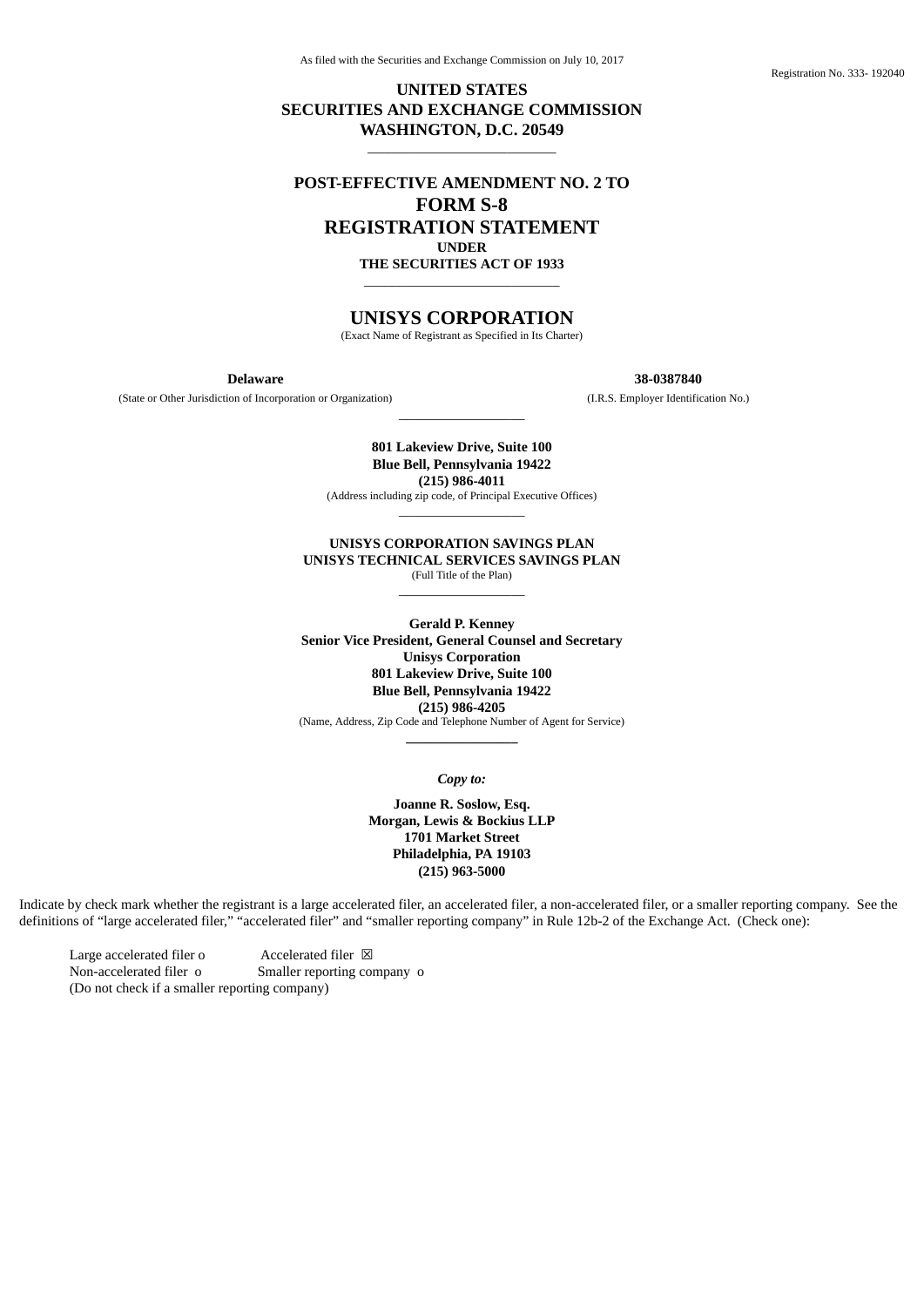#### **EXPLANATORY NOTE**

This Post-Effective Amendment No. 2 relates to the Registration Statement on Form S-8 (Registration No. 333- 192040) (the "Registration Statement"), filed with the Securities and Exchange Commission (the "Commission") on November 1, 2013 and relating to the offering of 3,000,000 shares of common stock, \$.01 par value per share (the "Common Stock"), of Unisys Corporation (the "Company"), and an indeterminate number of plan interests to be offered under the Unisys Corporation Savings Plan (the "Savings Plan"). By Post-Effective Amendment No.1 to the Registration Statement, filed with the Commission on April 29, 2016, (i) the Registration Statement also related to the Unisys Technical Services Savings Plan (the "Technical Services Plan"), (ii) the shares of Company Common Stock covered by the Registration Statement were offered pursuant to the Savings Plan or the Technical Services Plan and (iii) the Registration Statement also covered an indeterminate number of plan interests to be offered under the Technical Services Plan.

Effective December 30, 2016, the Technical Services Plan merged with and into the Savings Plan. As a result, the Technical Services Plan ceased to exist as a separate legal entity, and participants in the Technical Services Plan became participants in the Savings Plan. Therefore, this Post-Effective Amendment No. 2 is being filed to deregister the remaining unsold plan interests under the Technical Services Plan. The Registration Statement will continue to be in effect with respect to plan interests offered under the Savings Plan, as well as shares of Company Common Stock previously registered pursuant to the Registration Statement that remain unsold, which continue to be offered pursuant to the Savings Plan.

2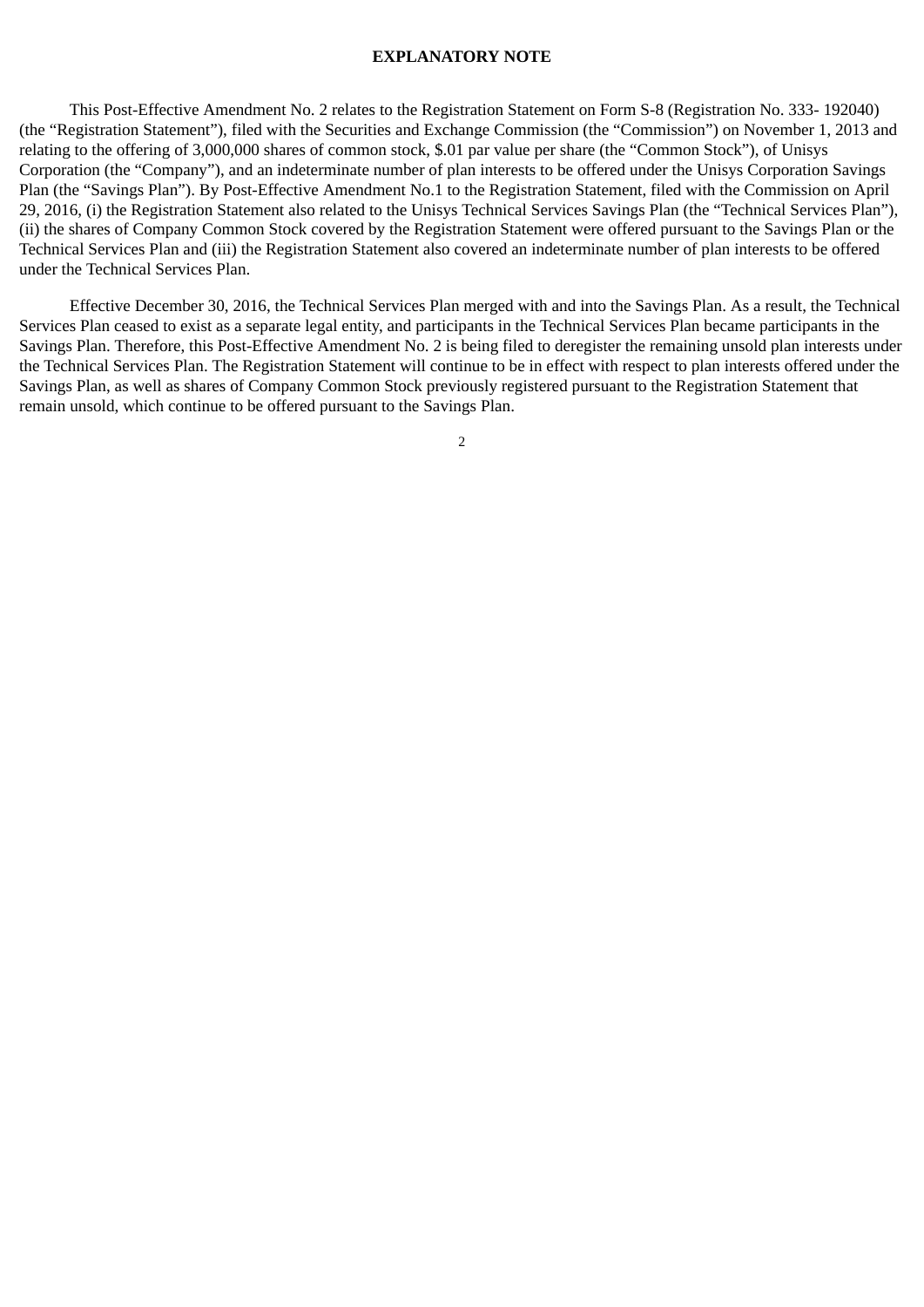### **SIGNATURES**

*The Registrant.* Pursuant to the requirements of the Securities Act of 1933, as amended, the Registrant certifies that it has reasonable grounds to believe that it meets all of the requirements for filing on Form S-8 and has duly caused this Post-Effective Amendment to the Registration Statement to be signed on its behalf by the undersigned, thereunto duly authorized, in Blue Bell, Pennsylvania, on July 10, 2017.

## UNISYS CORPORATION

/s/ Peter A. Altabef Name: Peter A. Altabef Title: President and Chief Executive Officer

3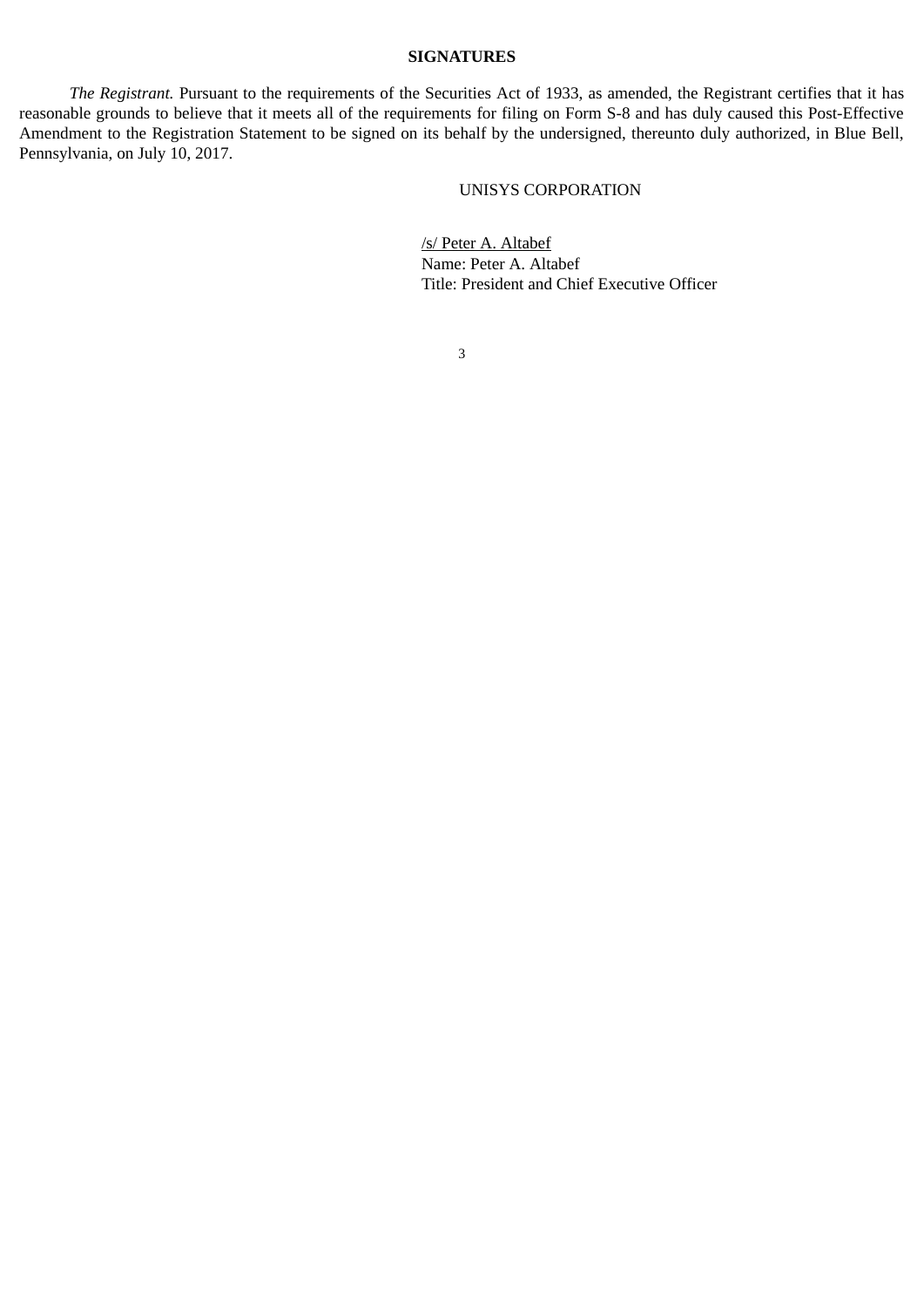Pursuant to the requirements of the Securities Act of 1933, this Registration Statement has been signed by the following persons in the capacities indicated on July 10, 2017.

| <b>Signature</b>                     | <b>Title</b>                                                                       | <b>Date</b>   |
|--------------------------------------|------------------------------------------------------------------------------------|---------------|
| /s/ Peter A. Altabef                 |                                                                                    |               |
| Peter A. Altabef                     | Director, President and Chief Executive Officer<br>(principal executive officer)   | July 10, 2017 |
| /s/ Inder M. Singh                   |                                                                                    |               |
| Inder M. Singh                       | Senior Vice President and Chief Financial Officer<br>(principal financial officer) | July 10, 2017 |
| $\ast$                               |                                                                                    |               |
| Michael M. Thomson                   | Vice President and Corporate Controller<br>(principal accounting officer)          | July 10, 2017 |
| $\ast$                               |                                                                                    |               |
| Jared L. Cohon                       | Director                                                                           | July 10, 2017 |
| $\ast$                               |                                                                                    |               |
| <b>Alison Davis</b>                  | Director                                                                           | July 10, 2017 |
| $\ast$                               |                                                                                    |               |
| Nathaniel A. Davis                   | Director                                                                           | July 10, 2017 |
| $\ast$                               |                                                                                    |               |
| Denise K. Fletcher                   | Director                                                                           | July 10, 2017 |
| $\ast$                               |                                                                                    |               |
| Philippe Germond                     | Director                                                                           | July 10, 2017 |
| Paul E. Martin                       | Director                                                                           |               |
|                                      |                                                                                    |               |
| $\ast$                               |                                                                                    |               |
| Lee D. Roberts                       | Director                                                                           | July 10, 2017 |
| $\ast$                               |                                                                                    |               |
| Paul E. Weaver                       | Director                                                                           | July 10, 2017 |
| *By: /s/ Peter A. Altabef            |                                                                                    |               |
| Peter A. Altabef<br>Attorney-in-Fact |                                                                                    |               |
|                                      |                                                                                    |               |